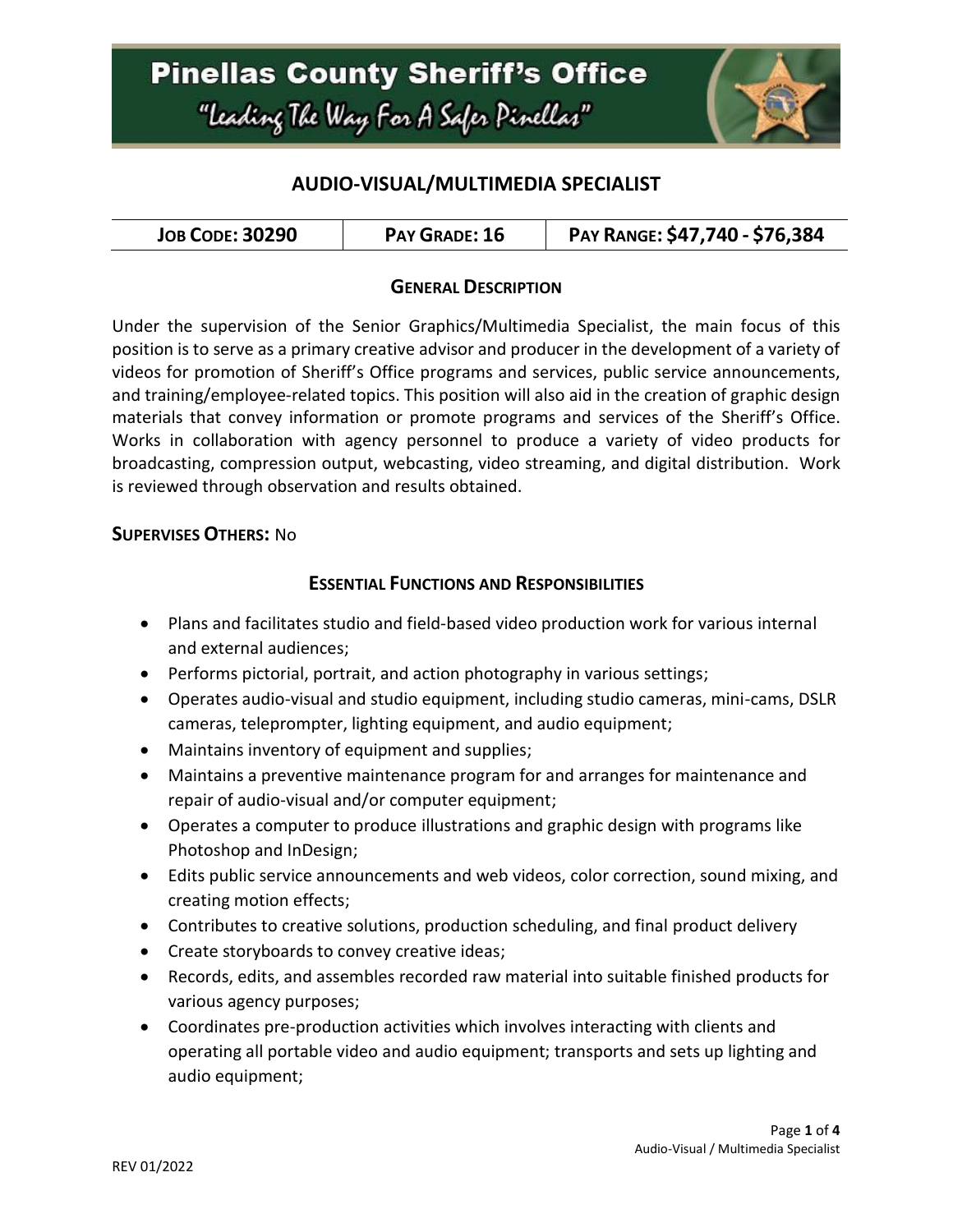# **Pinellas County Sheriff's Office** "Leading The Way For A Safer Pinellar"



- Performs video post-production tasks, which includes reviewing footage, applying edits, computer graphics, special effects, music, sound design, and color treatment in accordance with final video production concept guidelines;
- Makes video products available in a variety of formats including DVDs, streaming media files, and shared drives like Google Drive and Dropbox;
- Publishes, organizes, and optimizes media on third-party websites such as YouTube, Facebook, Twitter, and other social media platforms;
- Manages and organizes a library of footage and ensures that all content is backed up appropriately and is easily accessible;
- Provides input on photographic and audio-visual needs for budget preparation
- Performs related work as provided;
- Participates in Sheriff's Office recruitment and community relations activities as directed.

Regular and reliable attendance is required as an essential function of the position.

This position may be considered essential and, in the event of an emergency or natural disaster, may be required to work.

This list is not intended to be all-inclusive, and you may not be responsible for every item listed. The employer reserves the right to assign additional functions and responsibilities as necessary.

## **QUALIFICATIONS**

- Graduation from an accredited college or university with an Associate's Degree in Video Science or related field AND four (4) years' experience of administrative and technical work involving various video productions, photography, and graphic design, OR
- High School graduation or equivalent diploma from an institution accredited by an accrediting body recognized by the U. S. Dept. of Education or licensed as a degree granting institution by the Commission for Independent Education AND six (6) years' experience of administrative and technical work involving various video productions, photography, and graphic design.
- Or equivalent combination of education and experience.
- Must possess a valid Florida driver's license.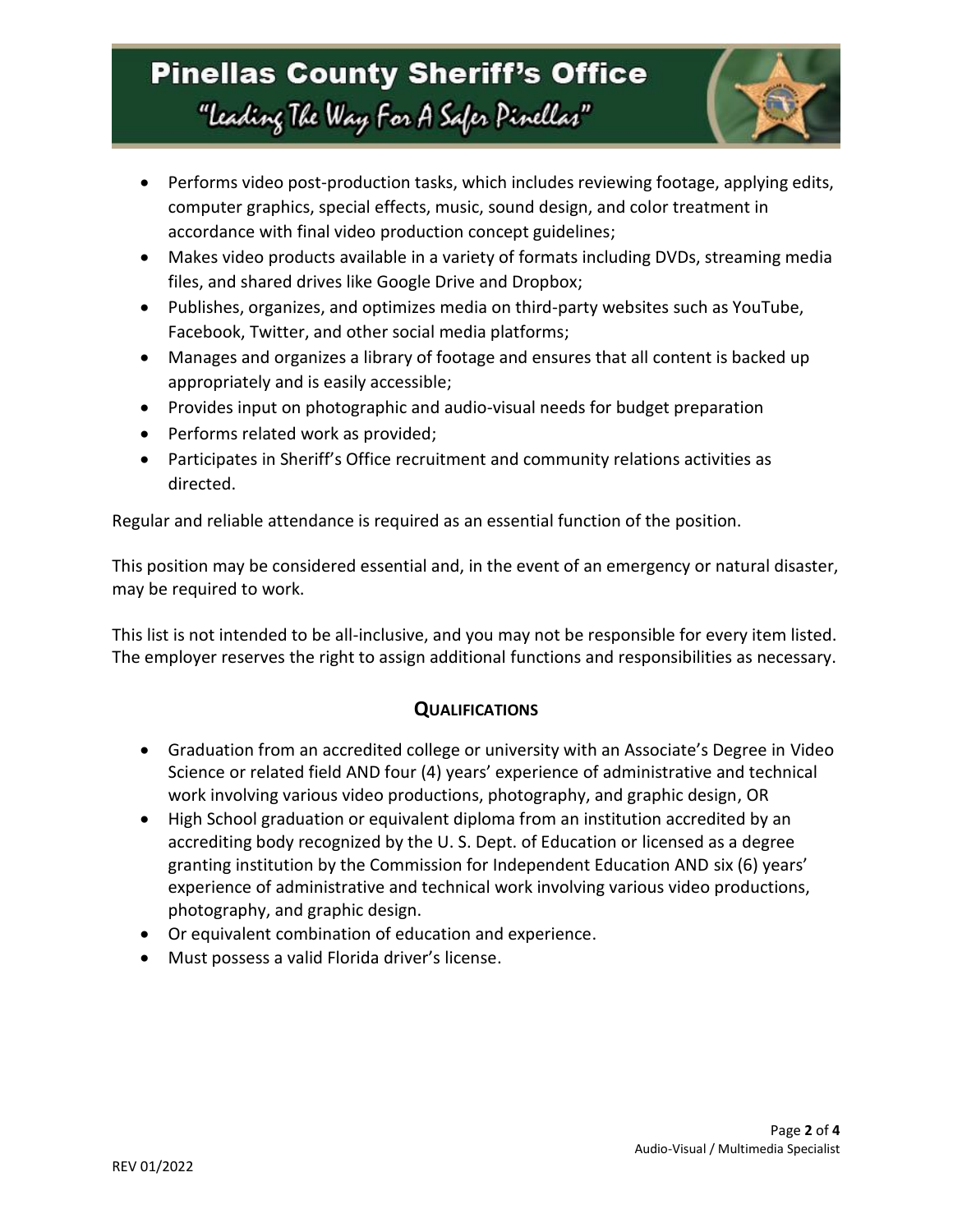

### **KNOWLEDGE, SKILLS, AND ABILITIES**

- Comfortable handling multiple projects from beginning to end and creating inspired solutions with tight and changing deadlines.
- Possess a keen eye for detail, excellent listening, written, and verbal communication skills.
- Ability to work successfully in a team environment, as well as work independently and exercise sound professional judgment with minimal supervision.
- Desire to work collaboratively; assist where needed; respond positively to constructive feedback.
- Knowledge of accepted industry standards in video production and the programs best suited for the job.
- Knowledge of graphics design and computer graphics programs to create and design multimedia materials.
- Ability to manage the progress of assigned projects in an organized and independent fashion without requiring close supervision while meeting established deadlines.
- Needs to be organized and able to media manage; video editing skills.
- Communication skills, both verbal and written, to articulate design concepts and proposals, and complete work responsibilities in every facet of position's workload.
- Ability to operate a motor vehicle, computer, cameras, audio-visual, and standard audio equipment.
- Ability to perform all functions of the job classification without posing a direct threat to the health or safety of other individuals in the workplace.